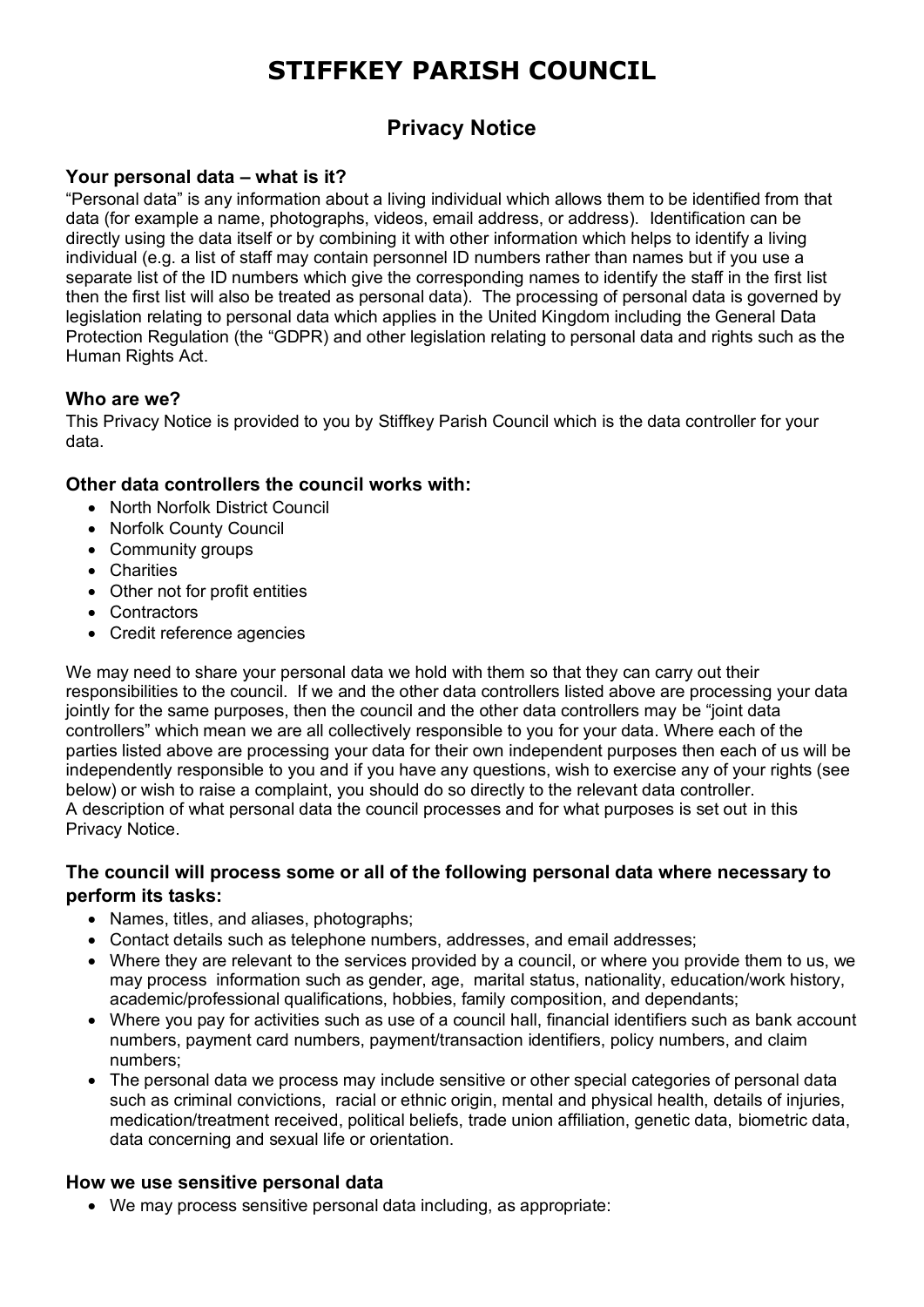- information about your physical or mental health or condition in order to monitor sick leave and take decisions on your fitness for work;
- your racial or ethnic origin or religious or similar information in order to monitor compliance with equal opportunities legislation;
	- in order to comply with legal requirements and obligations to third parties.
- These types of data are described in the GDPR as "Special categories of data" and require higher levels of protection. We need to have further justification for collecting, storing and using this type of personal data.
- We may process special categories of personal data in the following circumstances:
	- In limited circumstances, with your explicit written consent.
	- Where we need to carry out our legal obligations.
	- Where it is needed in the public interest.
- Less commonly, we may process this type of personal data where it is needed in relation to legal claims or where it is needed to protect your interests (or someone else's interests) and you are not capable of giving your consent, or where you have already made the information public.

# **Do we need your consent to process your sensitive personal data?**

• In limited circumstances, we may approach you for your written consent to allow us to process certain sensitive personal data. If we do so, we will provide you with full details of the personal data that we would like and the reason we need it, so that you can carefully consider whether you wish to consent.

# **The council will comply with data protection law. This says that the personal data we hold about you must be:**

- Used lawfully, fairly and in a transparent way.
- Collected only for valid purposes that we have clearly explained to you and not used in any way that is incompatible with those purposes.
- Relevant to the purposes we have told you about and limited only to those purposes.
- Accurate and kept up to date.
- Kept only as long as necessary for the purposes we have told you about.
- Kept and destroyed securely including ensuring that appropriate technical and security measures are in place to protect your personal data to protect personal data from loss, misuse, unauthorised access and disclosure.

# **We use your personal data for some or all of the following purposes:**

- To deliver public services including to understand your needs to provide the services that you request and to understand what we can do for you and inform you of other relevant services;
- To confirm your identity to provide some services;
- To contact you by post, email, telephone or using social media (e.g., Facebook, Twitter, WhatsApp);
- To help us to build up a picture of how we are performing;
- To prevent and detect fraud and corruption in the use of public funds and where necessary for the law enforcement functions;
- To enable us to meet all legal and statutory obligations and powers including any delegated functions;
- To carry out comprehensive safeguarding procedures (including due diligence and complaints handling) in accordance with best safeguarding practice from time to time with the aim of ensuring that all children and adults-at-risk are provided with safe environments and generally as necessary to protect individuals from harm or injury;
- To promote the interests of the council;
- To maintain our own accounts and records;
- To seek your views, opinions or comments;
- To notify you of changes to our facilities, services, events and staff, councillors and other role holders;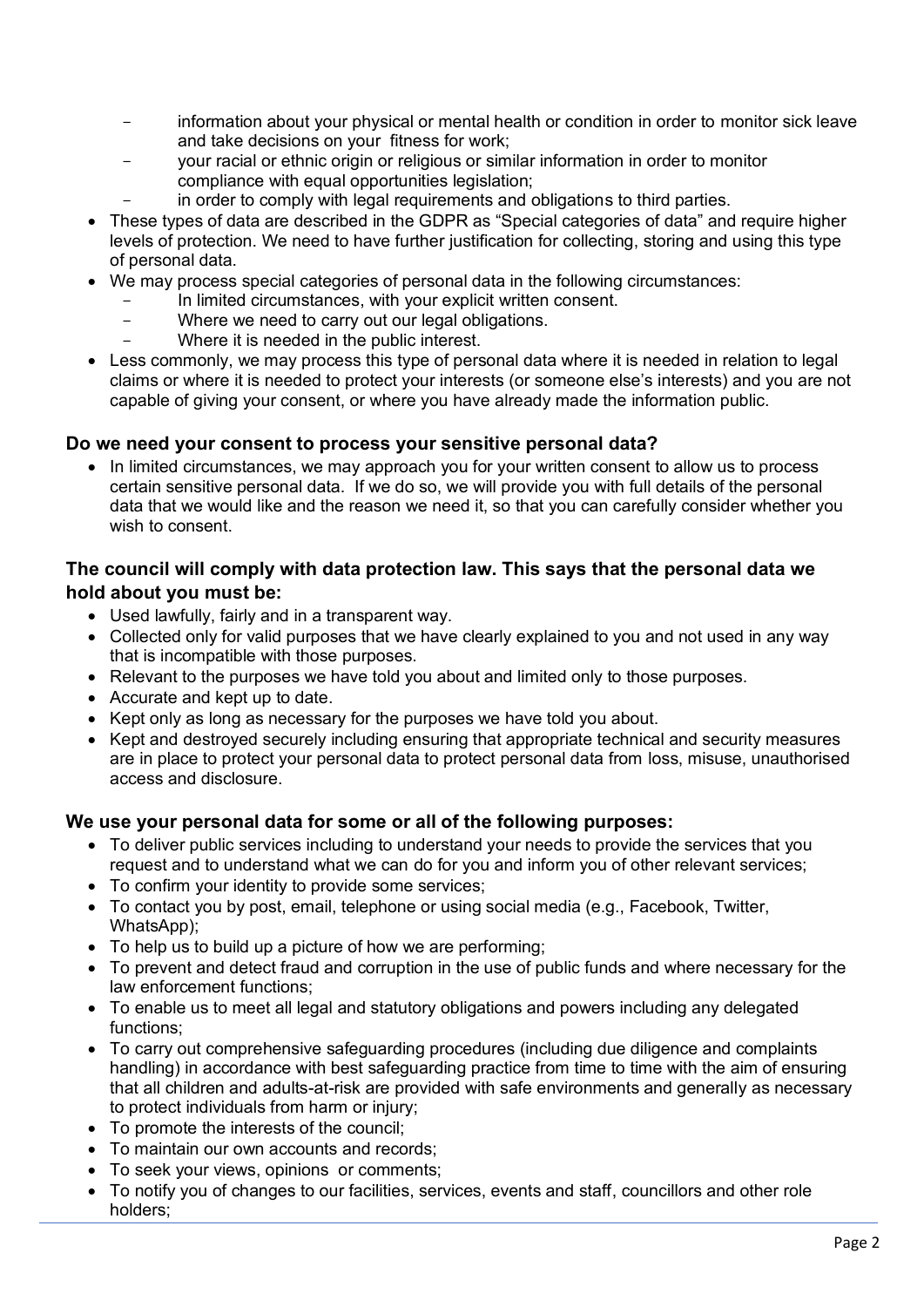- To send you communications which you have requested and that may be of interest to you. These may include information about campaigns, appeals, other new projects or initiatives;
- To process relevant financial transactions including grants and payments for goods and services supplied to the council
- To allow the statistical analysis of data so we can plan the provision of services.

Our processing may also include the use of CCTV systems for the prevention and prosecution of crime.

#### **What is the legal basis for processing your personal data?**

The council is a public authority and has certain powers and obligations. Most of your personal data is processed for compliance with a legal obligation which includes the discharge of the council's statutory functions and powers. Sometimes when exercising these powers or duties it is necessary to process personal data of residents or people using the council's services. We will always take into account your interests and rights. This Privacy Notice sets out your rights and the council's obligations to you. We may process personal data if it is necessary for the performance of a contract with you, or to take steps to enter into a contract. An example of this would be processing your data in connection with the use of sports facilities, or the acceptance of an allotment garden tenancy

Sometimes the use of your personal data requires your consent. We will first obtain your consent to that use.

# **Sharing your personal data**

This section provides information about the third parties with whom the council may share your personal data. These third parties have an obligation to put in place appropriate security measures and will be responsible to you directly for the manner in which they process and protect your personal data. It is likely that we will need to share your data with some or all of the following (but only where necessary):

- The data controllers listed above under the heading "Other data controllers the council works with";
- Our agents, suppliers and contractors. For example, we may ask a commercial provider to publish or distribute newsletters on our behalf, or to maintain our database software;
- On occasion, other local authorities or not for profit bodies with which we are carrying out joint ventures e.g. in relation to facilities or events for the community.

# **How long do we keep your personal data?**

We will keep some records permanently if we are legally required to do so. We may keep some other records for an extended period of time. For example, it is currently best practice to keep financial records for a minimum period of 8 years to support HMRC audits or provide tax information. We may have legal obligations to retain some data in connection with our statutory obligations as a public authority. The council is permitted to retain data in order to defend or pursue claims. In some cases the law imposes a time limit for such claims (for example 3 years for personal injury claims or 6 years for contract claims). We will retain some personal data for this purpose as long as we believe it is necessary to be able to defend or pursue a claim. In general, we will endeavour to keep data only for as long as we need it. This means that we will delete it when it is no longer needed.

# **Your rights and your personal data**

You have the following rights with respect to your personal data:

When exercising any of the rights listed below, in order to process your request, we may need to verify your identity for your security. In such cases we will need you to respond with proof of your identity before you can exercise these rights.

#### *1) The right to access personal data we hold on you*

- At any point you can contact us to request the personal data we hold on you as well as why we have that personal data, who has access to the personal data and where we obtained the personal data from. Once we have received your request we will respond within one month.
- There are no fees or charges for the first request but additional requests for the same personal data or requests which are manifestly unfounded or excessive may be subject to an administrative fee.